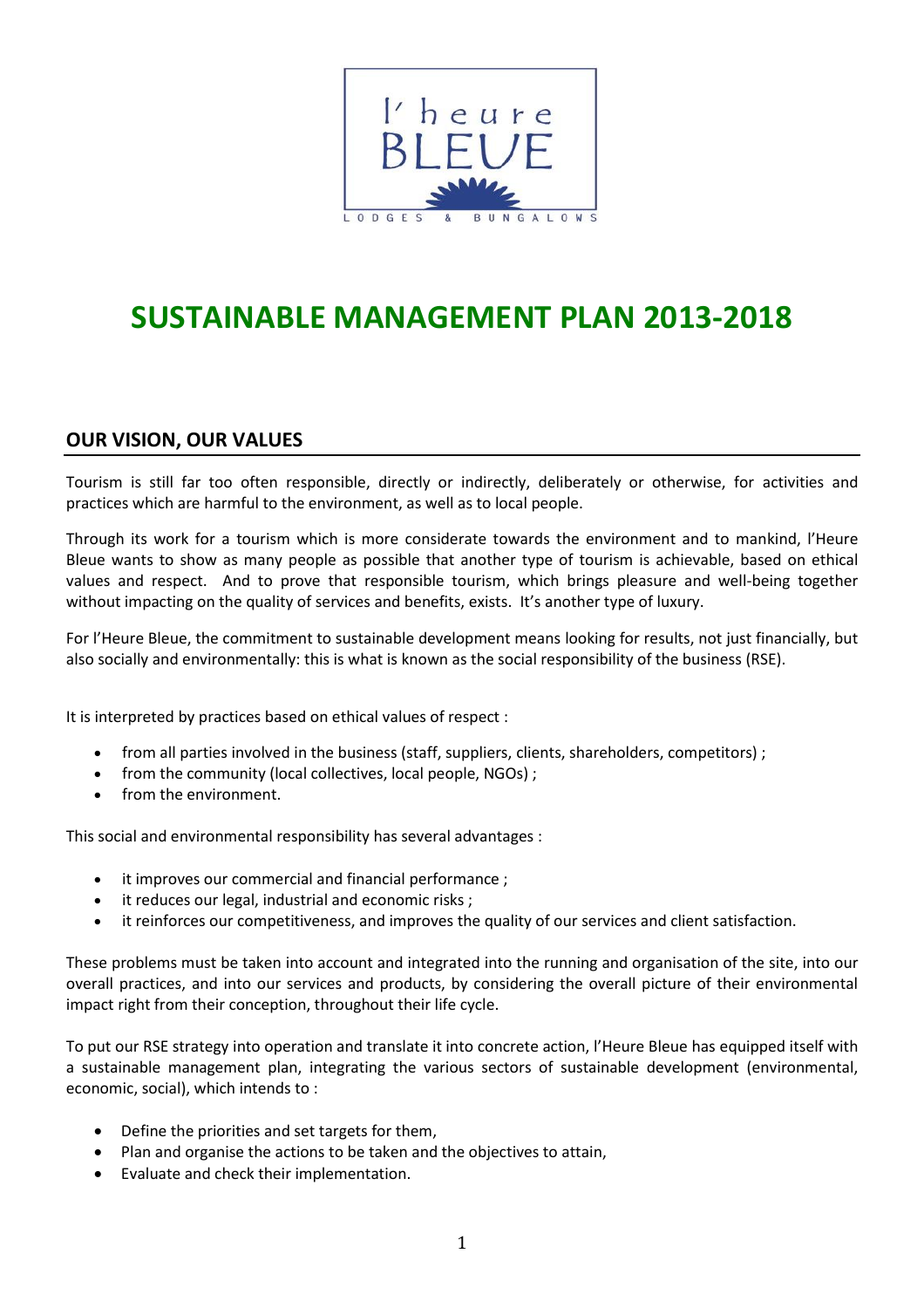### **L'HEURE BLEUE : AN AMBIANCE EXCLUSIVE TO NOSY BE**

*"It's more than just an hotel; above all it's an ambiance which you find every day, at nightfall, when the hill brings its freshness and its spring water to our sun-soaked guests.*

*"L'Heure Bleue is that magical moment when the light fades into a frenzy of colours, and when everyone in Nosy Be meets up over a drink, looking out from the hotel terrace at the most beautiful view on the island.* 

*"A rendezvous appreciated by many big names from the fashion world, who come to discover raffia from Madagascar, l'Heure Bleue gives directly on to Madirokely beach : its atmosphere, smart and bohemian at the same time, is the best interpretation of the 'luxury cool' which can only be found at Nosy Be."*  (Taken from www.heurebleue.com)

L'Heure Bleue allows you to find yourself, at your own pace, far from hotels and clubs; to forget about time; and to relax in an environment where nature is all around, and well respected.

Ideally situated, with a view straight from paradise, l'Heure Bleue is the perfect stepping-stone to explore all the wonders of the Nosy Be archipelago, and its hospitable people. Whatever your interests, l'Heure Bleue will help you discover the genuine beauty of this truly heavenly region.

L'Heure Bleue offers these services, in line with its aims:

- Our guests' expectations: relaxation and well-being, safety.
- Our values: quality of service, team spirit and innovation.
- Our ethical principles: loyalty, transparence, rejection of corruption and unfair competition, respect of the individual and local communities (culture, way of life).

### **PRIORITIES**

- **1. Sharing, authenticity and integration**
- **2. Quality, health and safety**
- **3. Support for local communities**
- **4. Responsible resource management**

### **COMMITMENT TO ACTION**

- **1. Our priorities are seen as targets**
- **2. For each target, we plan the steps to achieve it**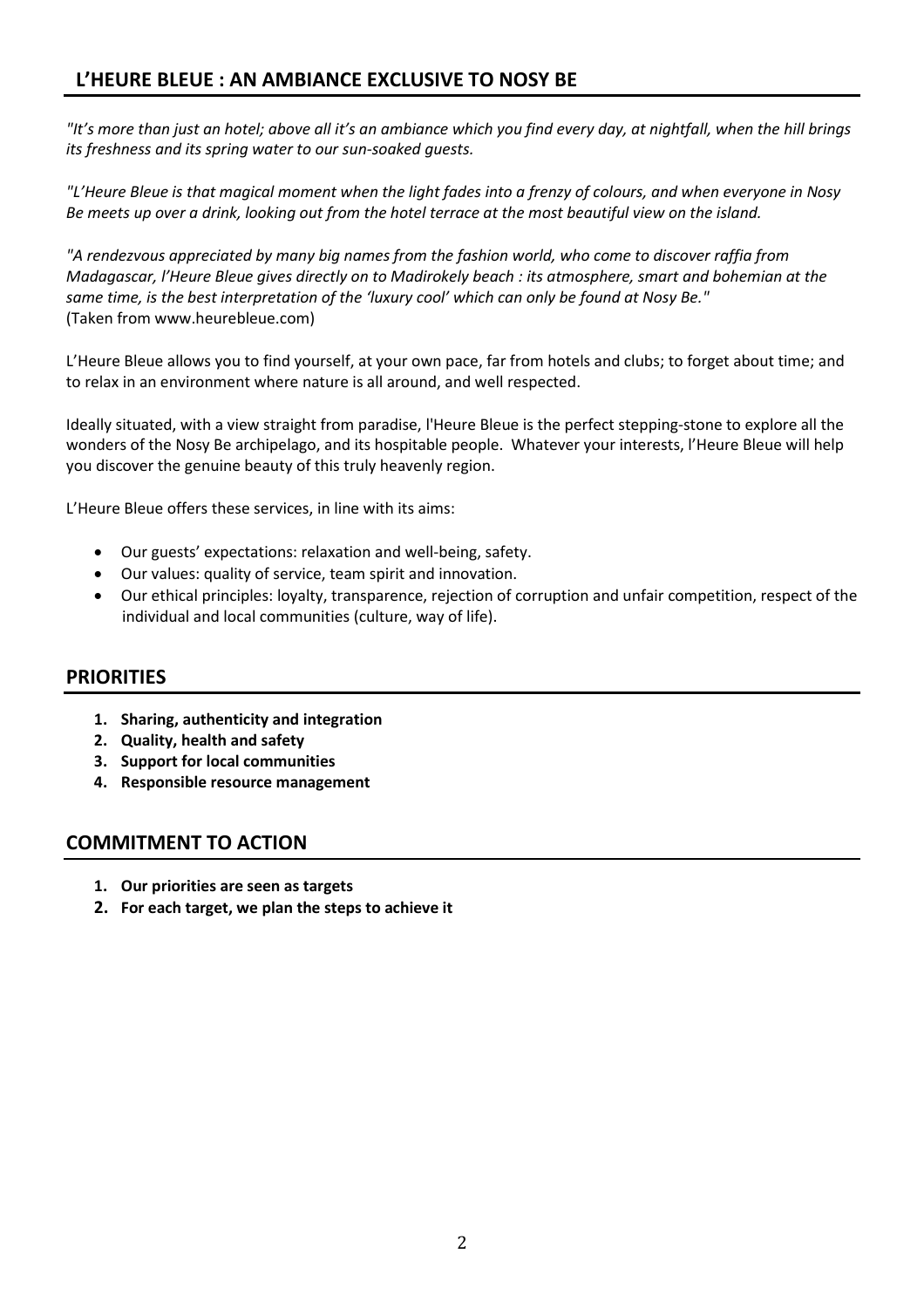### **1) SHARING, AUTHENTICITY AND INTEGRATION**

- **Share the unique experience of Nosy Be**
- o **Join in the exploration of marine diversity, with these benefits:** 
	- Themed excursions
	- Raising awareness (threatened species, advice...)
- **Be a committed player, protecting and raising awareness of the environment in the region**
- o **With our partner Eden Lodge, protect the area (flora and fauna) of the Ampasindava Peninsula, a genuine reserve facing Nosy Be, and participate in the development of the communities which live there** *(see also : support for local communities)*
	- Association with local partners (associations, NGOs, institutions) for :
		- $\checkmark$  scientific cataloguing
		- $\checkmark$  socio-economic analysis, and the development of eco-tourism
		- $\checkmark$  the joint management of the New Protected Anjanojano Area, organised by Eden Lodge
- o **Organising occasional awareness-raising / environmental protection operations around the l'Heure Bleue site.**
	- **operation "clean village / beach"** (once per year / one half-day)
	- Creation of an **Environment Club** for Madirokely schoolchildren
- o **Succeed in creating total human and environmental integration.**
	- Prohibit the use of invasive, exogenous plants in gardens, landscaped areas or other holdings
	- Prohibit the exhibiting, selling or marketing of archaeological items / objects
	- Prohibit the sale, consumption, exhibition or marketing of species threatened with extinction and of articles produced from non-sustainable sources
	- Prohibit the keeping of wild animals in captivity within the settlement, apart from on farms which breed wild animals, or which intend to protect or re-introduce them
	- The company will not exploit the intellectual property rights of the local communities, but on the contrary will value them, and help to make their culture and know-how more widely recognized

### o **Strengthen our staff's abilities**

- Give staff a library for their own use
- Purchase scholastic material and specialist works (dictionaries, English books, French language textbooks …)
- Private courses, depending on the opportunities and aims of the partners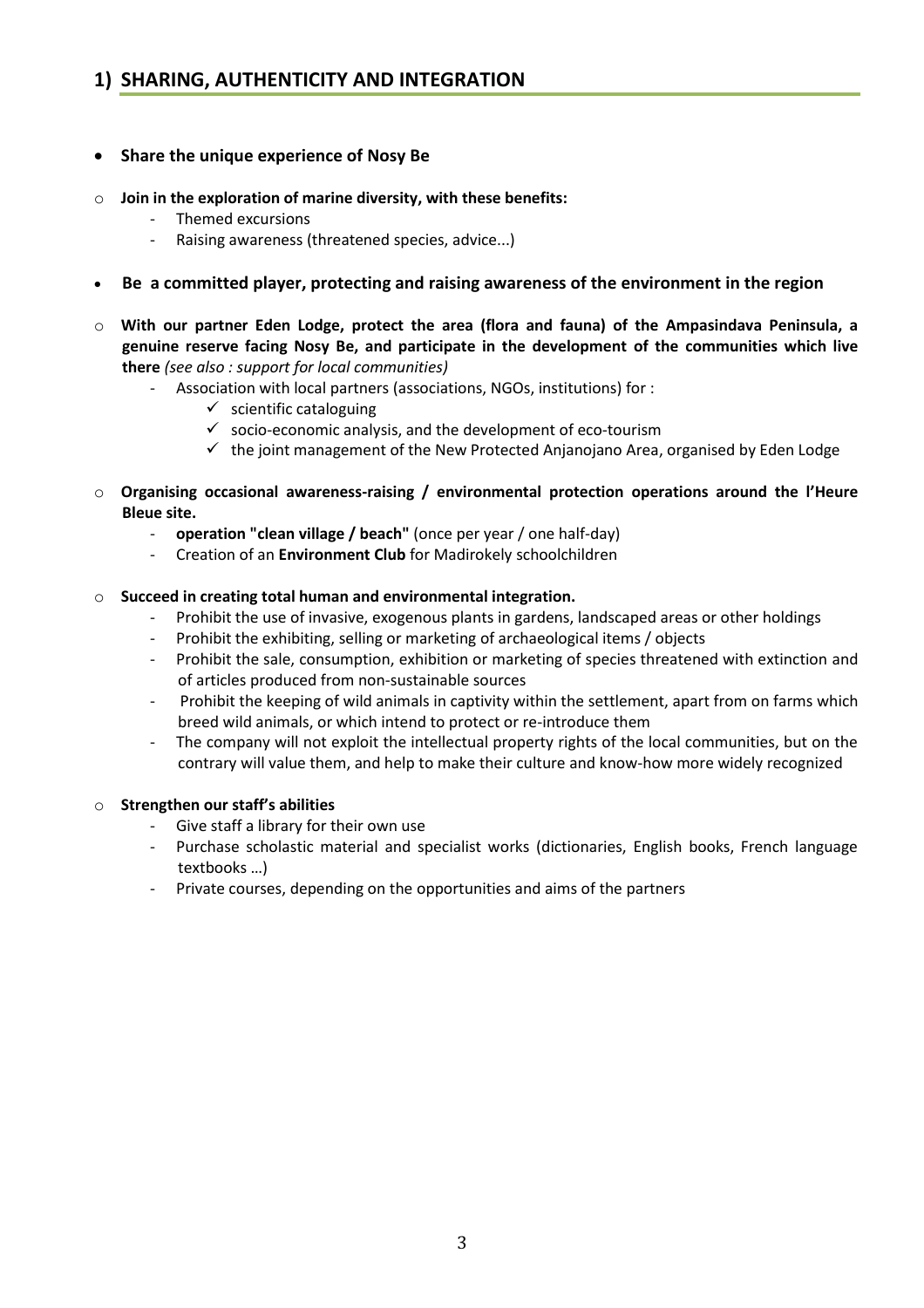## **2) QUALITY, HEALTH AND SAFETY**

### **Reinvent another idea of luxury**

### o **Become, before 2018, the benchmark for hotels in Nosy Be and this part of the Indian Ocean**

- Make l'Heure Bleue known to, and recognised by, several targets (the general public, tourism professionals, tourism / sustainable development)
	- $\checkmark$  Setting up and regularly updating our Facebook page, with a target of 40,000 'Likes' before 2018
	- $\checkmark$  Creation of a list of specialized media and regular distribution of information with news of the site and its commitments in sustainable development
	- $\checkmark$  Monitoring technological innovations and best practice in responsible tourism on Madagascar, as well as in other regions / countries, depending on the themes discussed
	- $\checkmark$  Sharing our experience (informal exchanges, contributions, site visits, exchanges of good practice, etc)
	- $\checkmark$

### o **Quality : the drive for excellence of services and its proposed delivery**

- Produce every year, apart from regular exchanges, an appraisal of each service (improvements, setting objectives) according to customer feedback
- Develop tools such as Lean Sigma to improve the quality of inspections and services

### **Obtain an international ecologically-responsible label**

- o Become the first hotel on Nosy Be to receive the Green Globe Label, label for excellence in ecoresponsibility for tourism professionals, involving more than 300 eco-responsible criteria.
- o Improve our performance by at least 5% every year.

### **Guarantee health and safety for everyone**

*Provide management of all health problems for our clients, staff and their families :*

### Clients :

- Pharmacy available for non-urgent care, and first aid kits (in the hotel and during excursions)
- Informative notice on health issues in every lodge
- Every lodge and bungalow has a mosquito screen and an anti-mosquito diffuser of natural incense (to prevent malaria)
- Medical emergency procedures are in place.
- Training of five employees (including the director and the manager) in emergency healthcare (first aid training) – which also covers staff - and the organisation of annual follow-up training to reinforce these skills, and keep the knowledge up to date.
- Security : wardens on site round the clock, equipment for staff at risk (masks, gloves..) available at our 24 hour reception desk.

### Personnel

- A solidarity fund to cover health costs for the staff and their families
- **Prevention** 
	- $\checkmark$  Annual awareness training for all staff (food, STD, malaria...) with a local partner
	- $\checkmark$  Provision of informative, educational documents in Malagasy for the staff
	- $\checkmark$  Regular information about vaccination campaigns, health warnings
	- $\checkmark$  Cyclone procedures
	- $\checkmark$  Hygiene and safety procedures (kitchen), weekly inspection of water filtration
	- $\checkmark$  Safety equipment (gloves, masks...) for all technical personnel and gardeners
	- $\checkmark$  Tank to contain dangerous products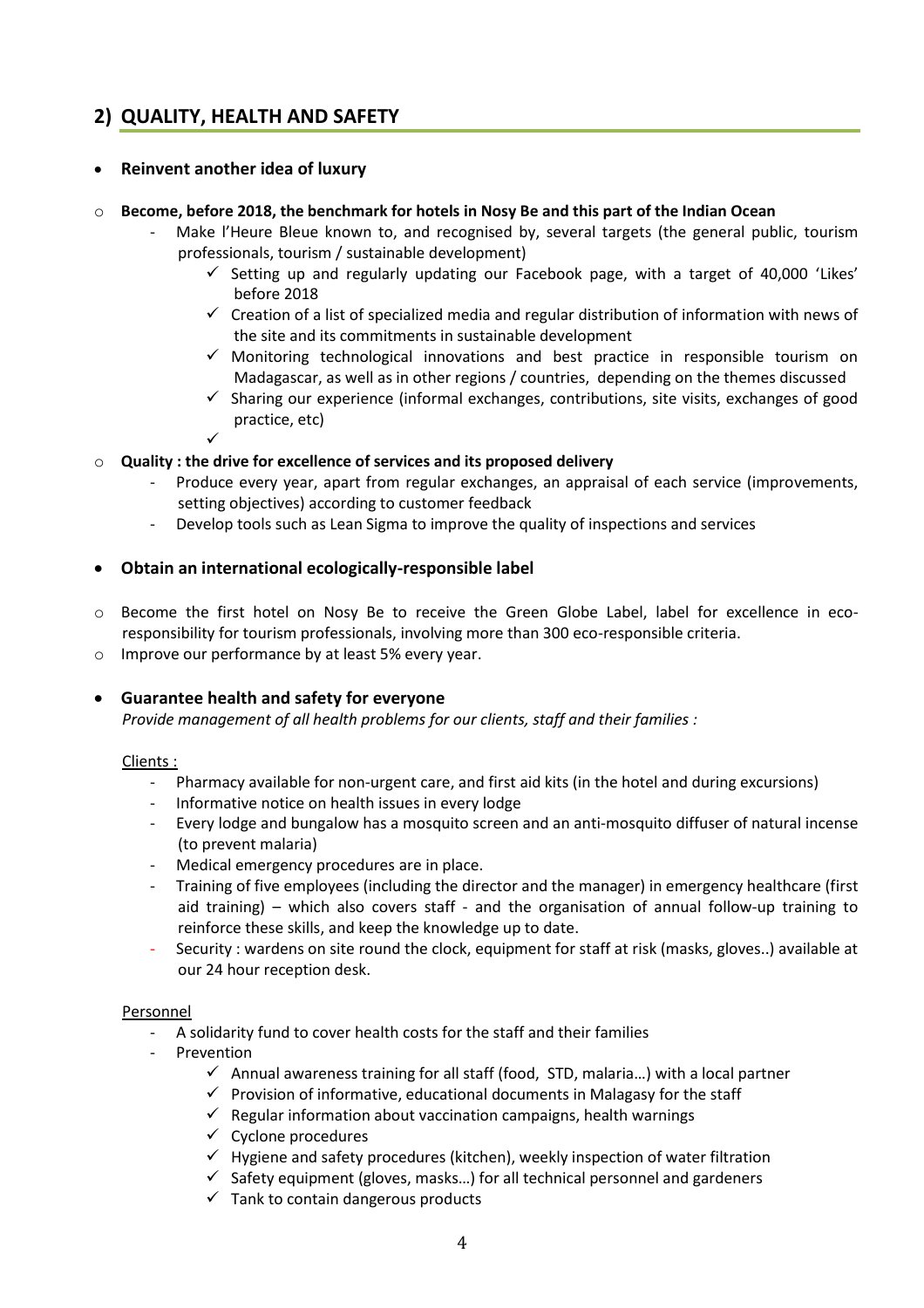### **3. SUPPORT FOR LOCAL COMMUNITIES**

### **Participate in the millenium objectives for development (OMD)**

### o **Fight against poverty**

- Maintain local employment at 70%, and national employment at more than 90%, of our staff
- Salaries 30% above local averages

### o **Economic development**

- Extend the consumption of local products : by 2018, 100% of all sea foods purchased, and 80% of all purchases, will be produced locally on Nosy Be.
- Participate in projects aiming to encourage economic activities less harmful to the environment ( the Tamana Medio Association for improved recycling of waste on Nosy Be …)

### o **Health**

- Improve access to healthcare of the local population.

### **Develop relevant, local, durable partnerships**

o Two partnerships by the end of 2018 with locally based groups (NGOs, associations…) to set up and maintain projects initiated within the local communities, to reassure them of the best possible relevance and durability.

### **4) PRACTISE RESPONSIBLE RESOURCE MANAGEMENT**

### **Maximise responsible purchasing**

- o By 2018, use 90% local, seasonal produce, or produce from responsible agricultural sources. - Creation of a dedicated l'Heure Bleue area for local craft products (cottage industry)
- o By 2018, use 100% of produce from livestock farming and fishing from sustainable sources.
- o By 2018, use 90% of maintenance products and materials from sustainable sources.

### **To use renewable energy and reduce carbon emissions**

- o From 2013, the electricity consumed by the hotel's lighting is to be from renewable sources, with a neutral carbon footprint by 2018.
	- participate in a carbon offset programme
	- reduce our diesel consumption (generator)

### **Manage water resources**

o Install water-saving systems, including watering, to cut consumption by half during the dry season - install a drip system

### **Adopt good sorting and recycling practices**

- o Reduce our non-organic waste by 20%
- o Recycle 90% of our organic waste into compost
- o Reduce the non-recyclable waste taken to the waste disposal centre on Nosy Be by 20%